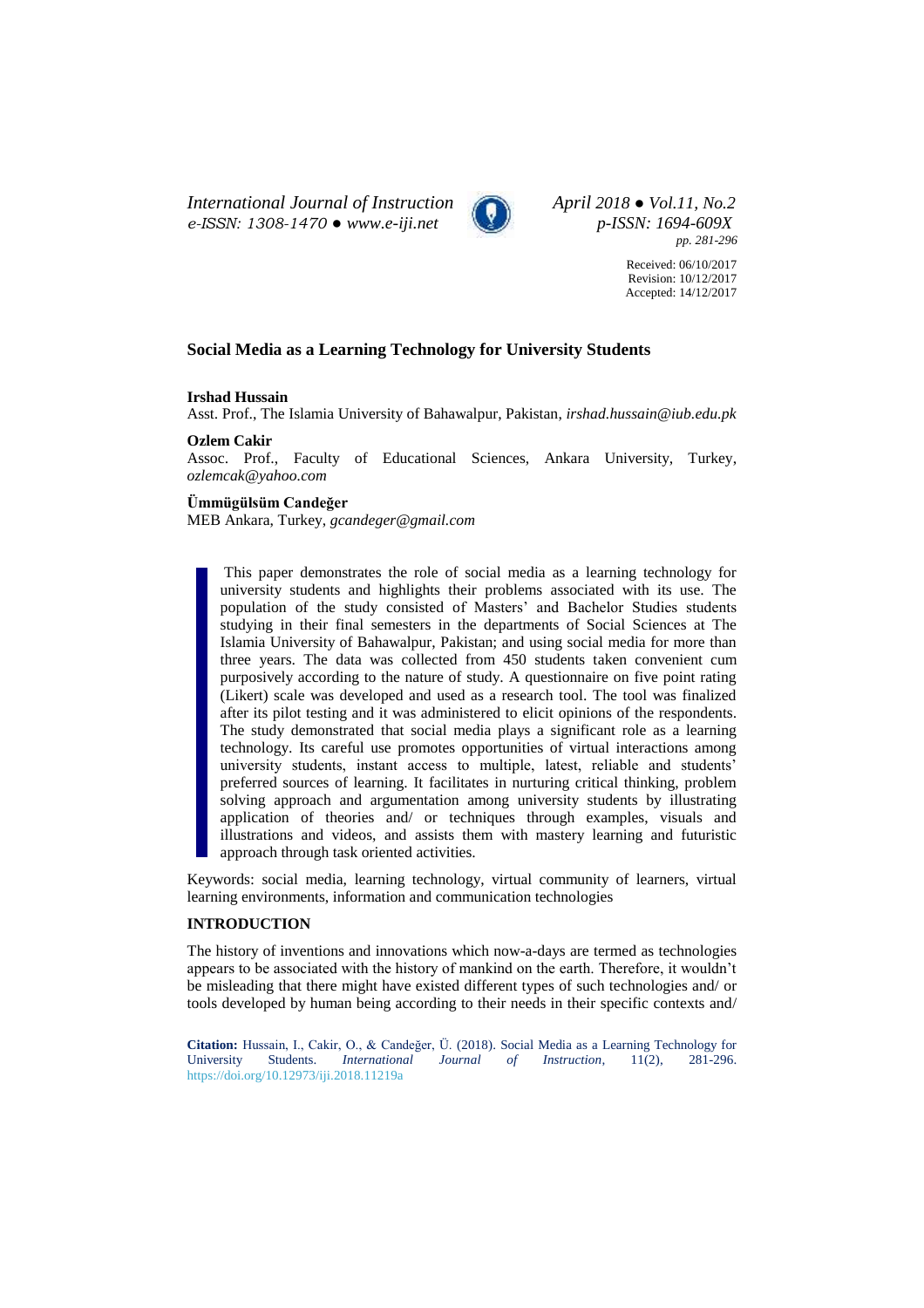or environments. It is believed that features and capabilities of technologies had been going through a process of continuous transformation and refinement since their inception and even in the present era –the  $21<sup>st</sup>$  century. The  $21<sup>st</sup>$  century is called the century of technologies particularly, the information and communication technologies (ICTs) which facilitate communication and interactions among users and bring about a change in their lives (Hussain, 2005). Apparently, all aspects of human activity including health, education and training, communication and interaction, transportation, aviation and alike have embraced such technologies (Hussain & Durrani, 2012) to enhance their efficiency and performance (Hussain, 2005). Amongst others computer and internet and its related technologies appear as main gift(s) of  $21<sup>st</sup>$  century to its dwellers. Thus ICTs have prevailed over all activities and all aspects of human life with an undeniable impact particularly on education, training and instruction –teaching and learning. The ICTs which facilitate learning process and are used by students purposefully are referred to as 'learning technologies'. This notion of learning technologies is used in this paper.

Computer, internet and its associated technologies are considered as the main ICTs and basics to rest of such technologies. Seemingly, ICTs have become popular and are used to facilitate and enhance communication and interactions among the users. Innovations and developments have been being made in ICTs by adding different features, tools, applications (apps) and capabilities to enhance their performance and efficiency. Generally, the new features and apps including Facebook, LinkedIn, YouTube, and Twitter etc. are termed as social media have become popular among users (Hussain & Cakir, 2015) particularly the university students.

According to Edith Cowan University's Centre for Learning and Development social media includes websites and related tools which facilitate [virtual] connectivity and interactions among users and the phenomenon is called social networking. Communication and interactions are essence of any instructional program; whereas, social media appears with a great potential to enhance communication and interactions in teaching and learning process. The most common examples of social media and social networking sites (SNSs) are Facebook, YouTube, LinkedIn, Instagram, Twitter and Google along with discussion forums, blogs, wikis and web conferencing (Hussain  $\&$ Cakir, 2015) sites.

It is generally assumed that effective learning takes place through active learning (active involvement of lanners in lessons, activities etc.) which is based on active participation of the learners in teaching learning process. Wenger, White and Smith, (2009) asserted that the use of social media facilitates active learning by developing [virtual] communities of learners. Learners work in virtual groups through their interactions, collaboration and cooperation. Learning in virtual groups is based on active pedagogy (Hussain, & Cakir, 2015) where learners appear to be participating actively in instructional process and reflect in their group(s). Social media has capability to shape mechanisms for supporting peer learning and peer assessment (Wenger, White & Smith, 2009) to estimate the level of students' learning and success of instruction.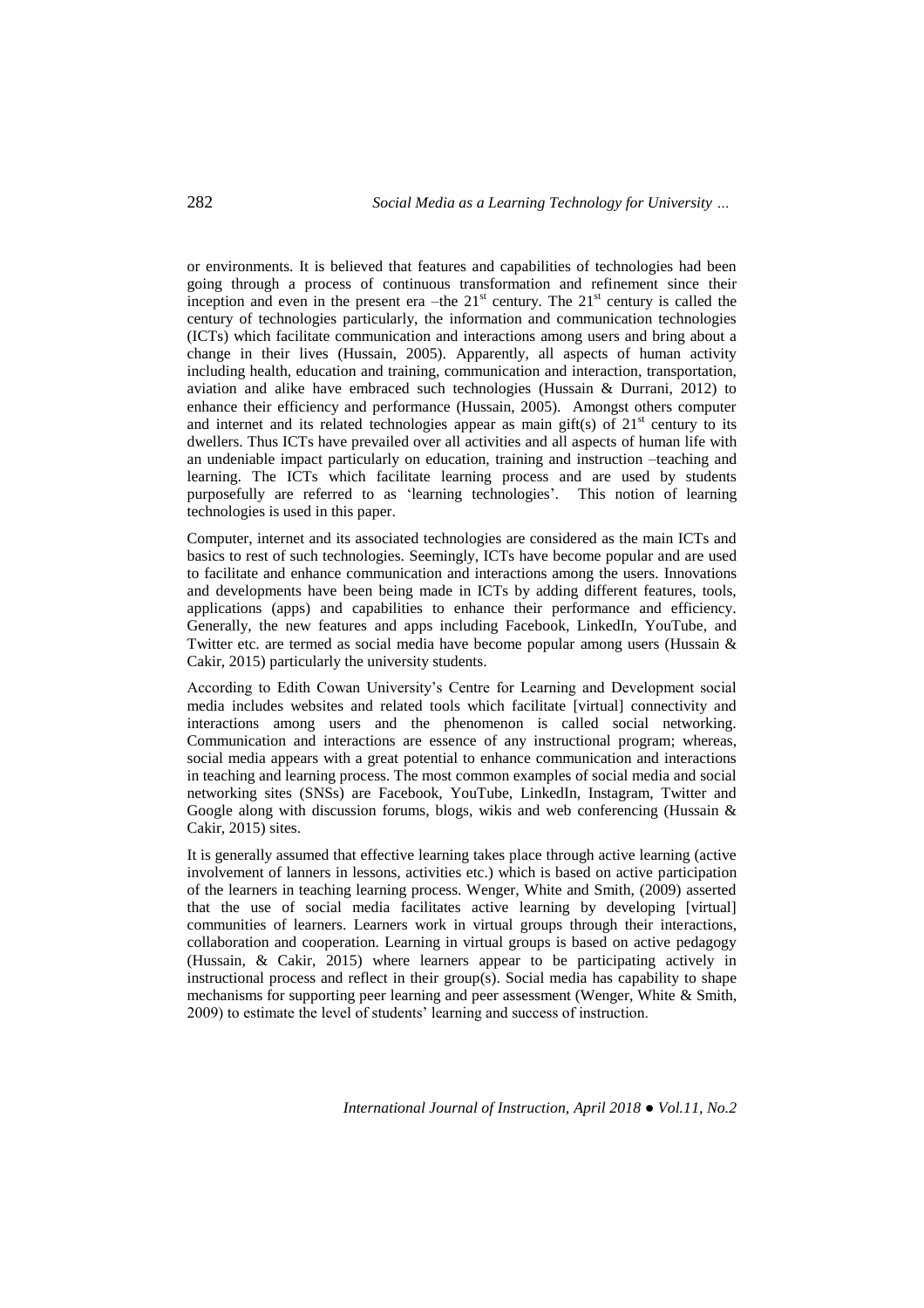Presently, social media and social networking sites seem to be part and parcel of human interactions and communication even education and training. Now teaching learning process is widely embracing social media and institutions are using social networking sites for information sharing, marketing and advertising purpose. Apparently, the use of social media in instructional process ensures student-centered and social constructivist pedagogies in virtual learning environments (VLEs). Therefore, social media is said to play an important role and is used as learning technology by students.

# **REVIEW OF RELATED LITERATURE**

Generally, an accelerating trend is observed in educational use of social media due to its popularity, availability and ease of usage for instant communication, interaction and feedback. Usually, global connectivity, provision of world class support services, realization of global perspective and meeting international standards of education and instruction, enhanced efficiency of the system and user friendly capabilities (AL-Rahmi, & Othman, 2013) and ever emerging apps appear to be the incentives of social media for university students.

Various studies (cited below) explored the role of social media and SNSs in different contexts of education –teaching learning process. These studies have demonstrated interesting and useful results. Apparently, SNSs [internet technologies] provide university students with an innovative and unique platform called virtual learning environment (VLE) for getting and sharing latest information according to their need and interest (Hussain, 2005). It was affirmed by Henderson, Snyder, and Beale (2013) through their synthesis of literature that social media provides an innovative platform for communication, interaction and collaboration in learning process. Wentworth (2013) who is an analyst of Brandon Hall Research Group, described that social media has appeared as part and parcel of social life for majority of the people. In 2013 there were one billion active Facebook users, 72 hours' videos were uploaded on YouTube every single minute; whereas, the worldwide members of LinkedIn reached to 175 million users.

Similarly, Wasoh (2014) conducted a study on effectiveness of Facebook as an instructional tool for teaching of English as Foreign Language (EFL) by using webbased courseware and online discussion board followed by interview of the subjects. The results affirmed positive inclination of students towards Facebook as it developed motivation and confidence among the subjects. It appeared as an effective learning tool which offered students opportunities of discussion with their teachers and fellows having better understanding of grammar and writing skills on their convenience. Likewise, Liu (2010) conducted an online survey on 221 students in order to assess the reasons of using different social media tools. It demonstrated that students used social media sites because of four reasons: 85% of the students used social media for their social engagement, 56% for direct communication, 48% used to get immediate and timely feedback on assignments and their results, whereas, 47% preferred to use social media for developing and maintaining relationships with members of their virtual community. Similar results were reflected by the studies of Hussain (2005), Hussain and Durrani (2012), and Hussain and Cakir (2015).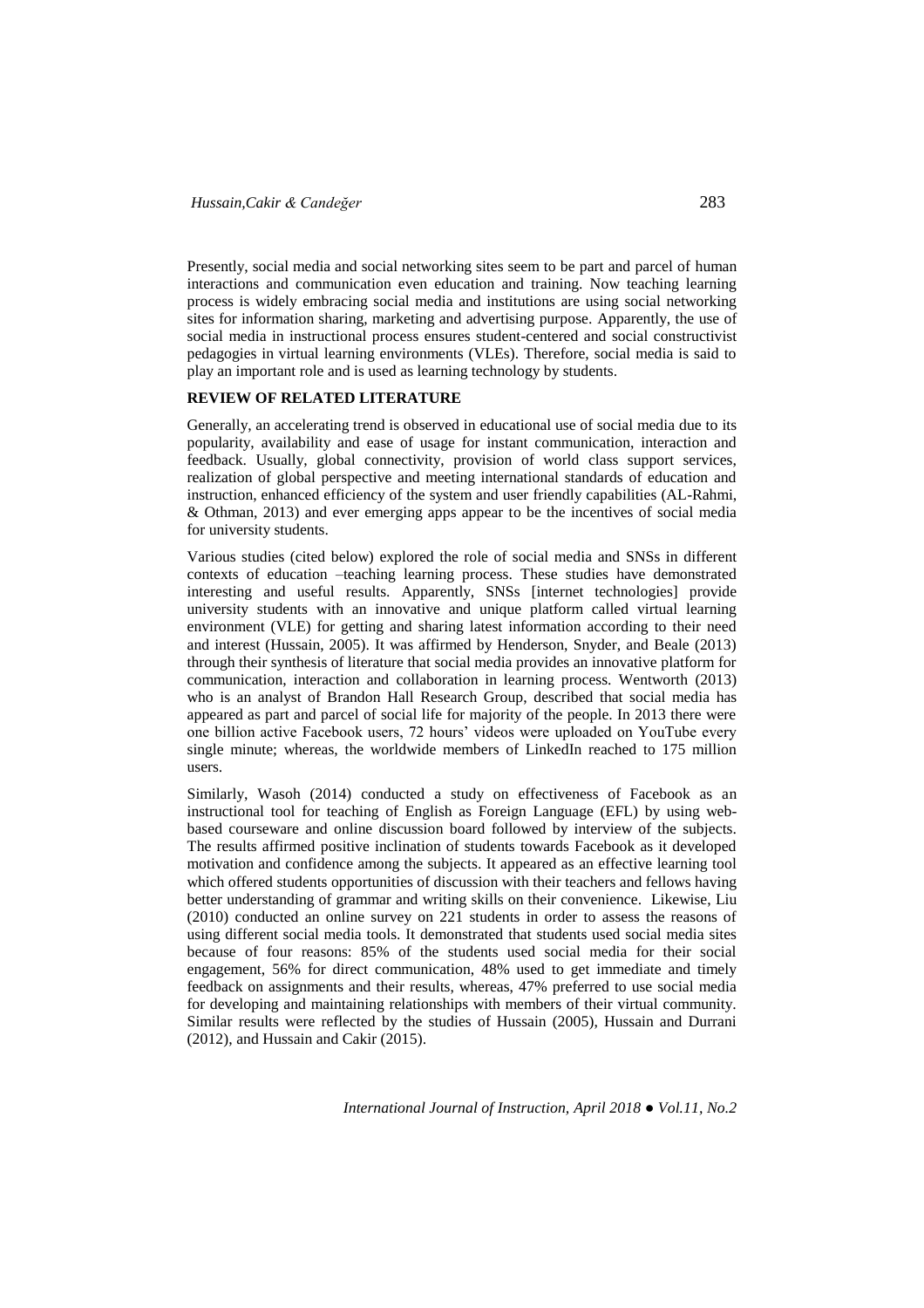Ricoy and Feliz, (2016) conducted a study on use of Twitter in university education. It adopted mixed method approach based on virtual ethnography and quantitative analysis of 3,026 relevant tweets. The study demonstrated students' increased motivation and participation in using Twitter for their learning purpose. The use of Twitter appeared to be increasing over time and associated with its technical knowledge and understanding of the users (the university students). Interaction and learning within a [virtual] community was reinforced by gratifying learning experiences of university students in such environments.

Ractham and Firpo (2011) conducted an experimental study to investigate the possibility of using SNSs to enhancing learning of graduate level learners. Facebook as an instructional [as well as learning] tool for a course of Management Information System (MIS) was used for five months. The study demonstrated that it [the Facebook] appeared as an effective learning tool and fostered a culture of learning among university students. Besides, it appeared as a students' friendly technology, and they used it for sharing and generating tacit knowledge within small groups. The Victoria University [\(https://www.vu.edu.au/\)](https://www.vu.edu.au/) used social media for communicating expectations, moderating and facilitating students, peer sharing and learning from each other, developing critical literacy skills by engaging in critical thinking and digital literacy skills development process, providing opportunities of informal and participatory learning.

The use of social media enables learners to accomplish their collaborative tasks and also they can help each other in completing their learning activities (Hussain & Cakir, 2015) and tasks. Likewise, AL-Rahmi and Othman (2013) found usage of social media and its perceived ease of use to be positively correlated with satisfaction among Malaysian universities' students. They used social media for learning through edutainment and found it to be encouraging. Besides, the university academia appeared to having accounts of social media and web-pages, blogs etc. through social networking sites. According to Moran, Seaman, and Tinti-Kane (2011) an overwhelming majority (90%) of university academia used social media for instructional purpose and their professional development.

Socially and psychologically the users are different from each other and they use social media in different ways for different purposes; therefore, variations in using social media exist and thus seem to be justified. In overall, Facebook appears to be the most popular social networking site as it catches largest number of posts. YouTube is secondly most visited site and seems to be chasing Facebook. The situation further depicts popularity of social media among academicians as 66% of them use it even in the classroom or during an ongoing instructional session, class or activity. Similarly, more than 40% of academicians advise their students to use social networking sites as an assignment, 30% provide contents of their respective courses through these sites, and 20% required students' reflection on some posts of social media. Even so, a significant majority (80%) of academicians suggested their students to view an online educational or instructional video (Moran, Seaman, & Tinti-Kane, 2011) for enhancing their learning and expanding intellectual horizon.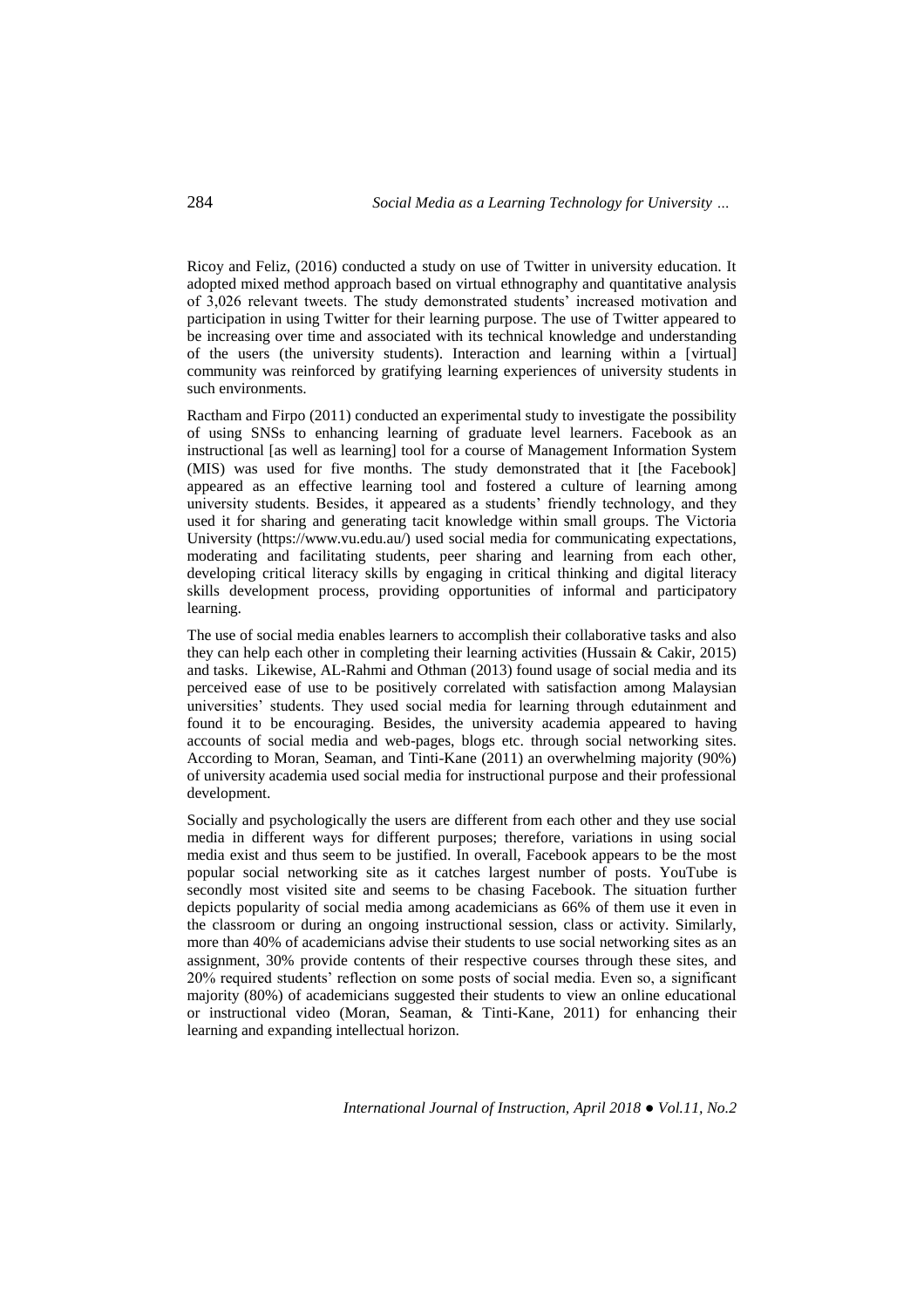Some of the universities using social media for instructional purpose have addressed some problems and issues in their guidelines developed for faculty and students (The Social Media Advisory Group, n.d; Queensland University of Technology, 2011). These issues include inappropriate postings, privacy and confidentiality issues, equitability and accessibility, copyright and other intellectual property issues, and existing institutional social media channels.

#### **Rationale of the Study**

Social media appears to be a popular source of interaction and communication among masses generally; and the youth –the university students particularly. Interaction is regarded as one of the basic elements of instruction (Rodgers, 2004; Yelland, & Masters, 2007) and necessary for effective learning (Holden, Westfall, & Gamor, 2009). The studies discussed in the above section have acknowledged the role of social media in communication and interaction; however, its instructional potential and role in teaching learning process particularly, the learning of students at university level needs to be explored. Therefore, a justifiable need was felt to conduct a separate study on the role of social media as a learning technology for university students. The results of this study would be useful for academicians, policymakers, administrators and university students in making appropriate use of social media in teaching learning process.

#### **Objectives of the Study**

This study focused on the social media as learning technology; and therefore, the objectives of this study were to

a) Examine the role of social media as learning technology for university students, and b) Identify the problems faced by university students in using social media as learning technology.

# **METHOD**

This study focused on the opinion of university students on the role of social media as a learning technology. It was a non-experimental, exploratory-descriptive study which addressed the situation in an elaborative way. "*Non-experimental research is used in studies which aim at describing or description of individuals or situation"* (Polit, Hungler, & Beck, 2001; 178) and it is suitable for the study of university students. Whereas, the descriptive research *"is designed to provide a picture of a situation as it naturally happens*" (Burns & Grove, 2003; 201). Also one may use it to justify current practice and make judgment(s). Therefore, for the purpose of this study, descriptive research method 'which describes the situations in a better way' was used to elicit opinions of university students regarding the role and problems of social media as a learning technology with a view to understand and describe the situation properly and improve it accordingly. It was a small scale study and was delimited to the Islamia University of Bahawalpur, Pakistan. The survey approach of the descriptive research method was used for data collection.

#### **Population and Sampling**

The population of this study consisted of Masters' and Bachelor Studies students studying in their final semesters in the departments of Social Sciences. The study used purposive cum convenient sampling technique(s) because of the reason(s); firstly, the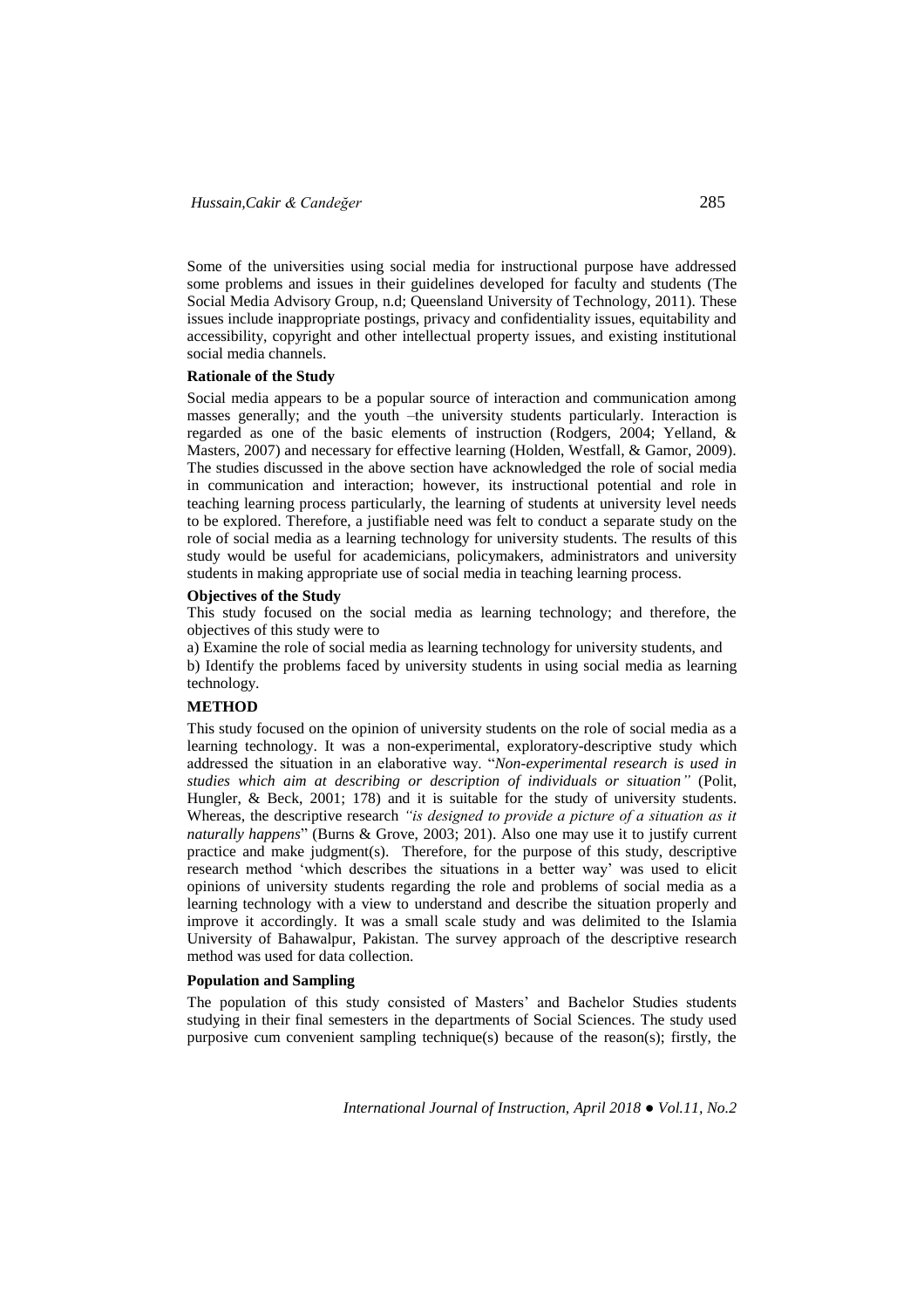students who were using social media for more than three years about 3-4 times daily and having an android phone for the same period were included in the sample thus purposive sampling techniques was used; and secondly, it was a non-sponsored selfmanaged and self-financed/ self-sponsored study with time and cost as its main constraints; therefore, it used convenient sampling technique which is a form of nonprobability sampling used in exploratory studies and cuts the expenses.

The principal researcher contacted the subjects in their respective classrooms after their class time with the permission of their respective class teachers. A total of 450 students using social media for more than three years and having an android phone for the same period were agreed to participate in the survey on volunteer basis.

#### **Tool for Data Collection**

It was a quantitative exploratory-descriptive study which used survey approach for data collection. After literature review the researchers prepared a questionnaire on five-point rating scale. The questionnaire was developed on the main themes which were identified during literature review and given in headings of the tables in the next section. The research tool was developed keeping in view the objectives and nature of the study. The tool was validated through its pilot testing on 30 subjects and expert's opinion. It was finalized according to results of pilot testing and experts' opinion by modifying and rephrasing some statements. A thorough proof reading of the tool was done before its implementation for data collection.

### **The Procedure of Implementation of Research Tool and Data Collection**

Three M.Phil scholars were selected as data collectors. The data collectors were trained in a session on "data collection" by the principal researcher and they participated in pilot testing. The principal researcher got consent from the respondents and mutually decided time for administration of the tool. Afterwards, the data collectors administered research tool and collected data from the respondents.

The respondents participated in the survey on volunteer basis. They were briefed once again about the objectives of the study and the survey mechanism by the data collectors. They were also assured about the confidentiality of information provided by them. The tool was administered on 450 students but the response rate was 86% as 387 complete responses were collected.

# **Ethical Considerations**

Ethical considerations for conducting such social science research were taken care by the researchers and data collectors by following the three principles of the Belmont Report (1979) , namely beneficence –above all do no harm; respect for human dignity – the right to self-determination and full disclosure; and as well as justice i.e. the right of the participants to fair treatment and privacy (Polit, Hungler, & Beck, 2001:75).

#### **Data Analysis Techniques**

The data was coded and analyzed through MS-Excel in terms of descriptive statistics – percentage to explain the situation in a simple way. The scale values assigned were from highest 05 strongly agreed (SA) to lowest 01 strongly disagreed (SDA). The data were analyzed by the co-authors and write up of the paper was finalized by the first author.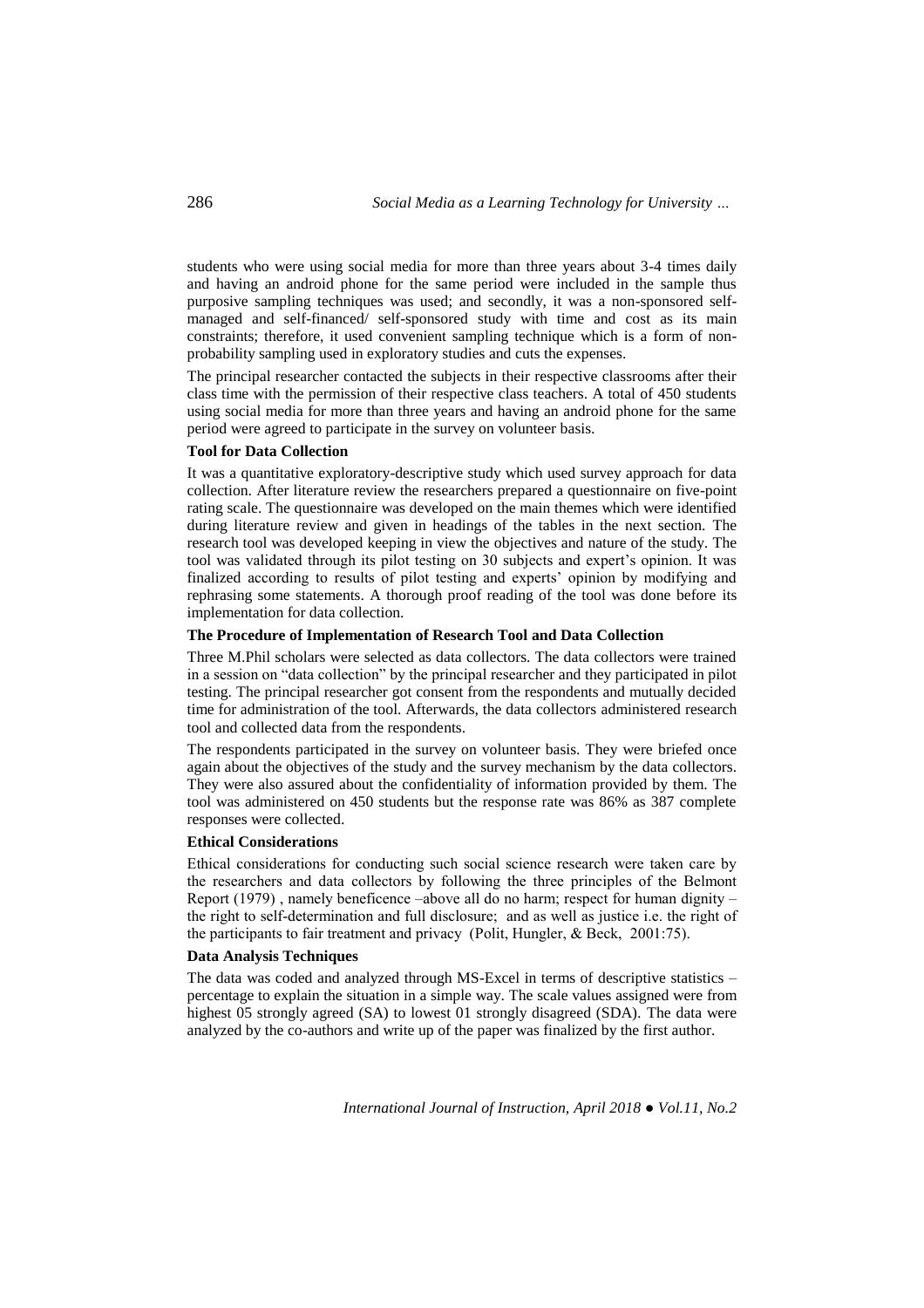#### **FINDINGS**

The data collected through questionnaire of the university students was analyzed in terms of percentage. The findings drawn from the data analysis are presented in tabular form along with their respective description here;

Table1.

Opinion of university students about social media in promoting their interaction and access to learning sources

| Statement/Theme                                           |                        | Frequencies & Percentages (given in parentheses below) | Level of Agreement |            |                       |
|-----------------------------------------------------------|------------------------|--------------------------------------------------------|--------------------|------------|-----------------------|
|                                                           | <b>Strongly Agreed</b> | Agreed                                                 | Uncertain          | Disagreed  | Strongly<br>Disagreed |
| Social media technology<br>promotes                       |                        |                                                        |                    |            |                       |
| Instant access to sources of<br>latest knowledge          | 166 (42.89)            | 144 (37.21)                                            | 4(1.03)            | 32(8.27)   | 41 (10.59)            |
| Access to reliable sources of<br>learning                 | 171 (44.19)            | 126 (32.56)                                            | 18 (4.65)          | 39 (10.08) | 33(8.53)              |
| Efficient support services to<br>students                 | 131 (33.85)            | 153(39.53)                                             | 9(2.33)            | 36(9.30)   | 58 (14.99)            |
| Access to students' preferred<br>learning materials       | 166 (42.89)            | 135 (34.88)                                            | 12(3.10)           | 41 (10.59) | 33(8.53)              |
| Access to multiple sources of<br>learning materials       | 126(32.56)             | 162(41.86)                                             | 13(3.36)           | 54 (13.95) | 32(8.27)              |
| Opportunities of interaction                              | 144 (37.21)            | 171 (44.19)                                            | 9(2.33)            | 54 (13.95) | 9(2.33)               |
| Discussion among virtual<br>community of learners         | 186 (48.06)            | 122 (31.52)                                            | 6(1.55)            | 45(11.63)  | 28 (7.24)             |
| Opportunity exchange of<br>experience and/ or information | 165(54.7)              | 103(34)                                                | 8(1.3)             | 67(4.7)    | 44(5.3)               |

Interaction of students and availability of learning materials is regarded as basic element of effective teaching learning process. The table-1 demonstrates opinion of the university students about social media as learning technology which is used for promoting their peer interactivity and access to learning sources.

The data elaborated that 80 % of the respondents were of the opinion that the use of social media as learning technology facilitates them in getting instant access to sources of latest knowledge; whereas, 75.76% viewed it as a useful technology which promotes access to reliable sources of learning. More than three-fourth (73.38% and 77.77%) of the respondents were of the view that it (social media –learning technology) provides efficient students' support services and access to their (students') preferred learning materials respectively. However, according to 74.42% of the respondents it promotes their access to multiple sources of learning materials which they use for their studies.

Likewise, 81.4% of the respondents acknowledged the role of social media as learning technology in promoting opportunities of their interaction among their study circles and with teachers. While, according to 79.58% of the respondents it promotes opportunities for discussion among their virtual community members; and 88.7% valued its role in extending opportunities for exchanging their learning experiences and/ or information among their circles.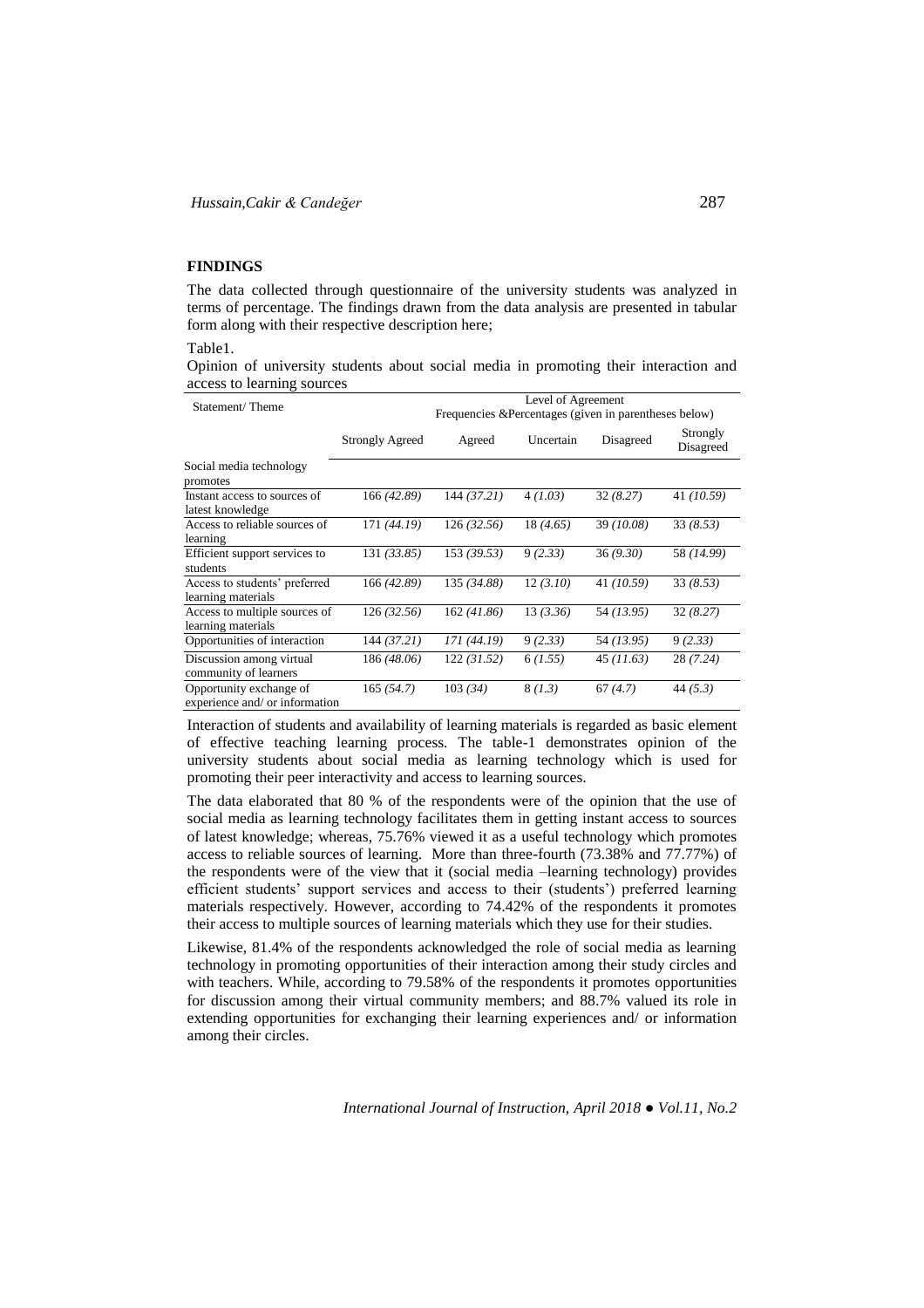#### Table 2 Opinion of university students about social media in developing learning skills

| Statement/Theme                                    |                    | Level of Agreement<br>Frequencies & Percentages (given in parentheses below) |           |            |                       |
|----------------------------------------------------|--------------------|------------------------------------------------------------------------------|-----------|------------|-----------------------|
|                                                    | Strongly<br>Agreed | Agreed                                                                       | Uncertain | Disagreed  | Strongly<br>Disagreed |
| Social media technology                            |                    |                                                                              |           |            |                       |
| Facilitates critical thinking                      | 166 (42.89)        | 154 (39.79)                                                                  | 5(1.29)   | 33(8.53)   | 29 (7.49)             |
| Develops problem solving<br>approach               | 169 (43.67)        | 133 (34.37)                                                                  | 5(1.29)   | 39(10.08)  | 41 (10.59)            |
| Assists with mastery learning                      | 141 (36.43)        | 152 (39.28)                                                                  | 6(1.55)   | 39(10.08)  | 49 (12.66)            |
| Promotes student-centred<br>learning environment   | 171 (44.19)        | 143 (36.95)                                                                  | 7(1.81)   | 27(6.98)   | 39 (10.08)            |
| Develops argumentation and<br>reasoning            | 142 (36.69)        | 121(31.27)                                                                   | 14(3.62)  | 48 (12.40) | 62(16.02)             |
| Illustrates application of<br>theories/ techniques | 171 (44.19)        | 119(30.75)                                                                   | 9(2.33)   | 56 (14.47) | 32(8.27)              |
| Inculcates futuristic<br>approach/vision           | 126(32.56)         | 111 (28.68)                                                                  | 11(2.84)  | 63(16.28)  | 76 (19.64)            |

Social media plays an important role in nurturing intellect of university students by presenting multiple learning materials for critical analysis. The table-2 illustrates opinions of university students about the role of social media technology in promoting their learning and analytical skills.

According to the results of the data analysis, 82.68% and 78.04% of the respondents were of the view that social media technology promotes their critical thinking and problem solving approach respectively by providing opportunities of cross-examination of multiple learning resources and information presented over there. Similarly, 75.71% of the respondents described that social media technology assists them with mastery learning by reading and understanding different phenomena and commenting on those to continue dialogue in a positive way. It was supported by 67.96% of the respondents who asserted that such activities on social media develop argumentation and reasoning skills among them. It also creates student-centred learning environment which was appreciated by 81.14% of the respondents.

The data analysis further demonstrated that 74.94% of the respondents acknowledged the role of social media technology in explaining application of theories and/ or techniques through examples, pictures, visuals and illustrations and videos. Even so, 61.24% of the respondents acknowledged that through the aforementioned activities social media inculcates futuristic approach and/ or vision among university students to get into it with proper preparation.

Table 3

Opinion of the respondents about the role social media technology in inspiring and engaging university students

| Statement/Theme        |        | Level of Agreement<br>Frequencies & Percentages (given in parentheses below) |           |                       |  |
|------------------------|--------|------------------------------------------------------------------------------|-----------|-----------------------|--|
| <b>Strongly Agreed</b> | Agreed | Uncertain                                                                    | Disagreed | Strongly<br>Disagreed |  |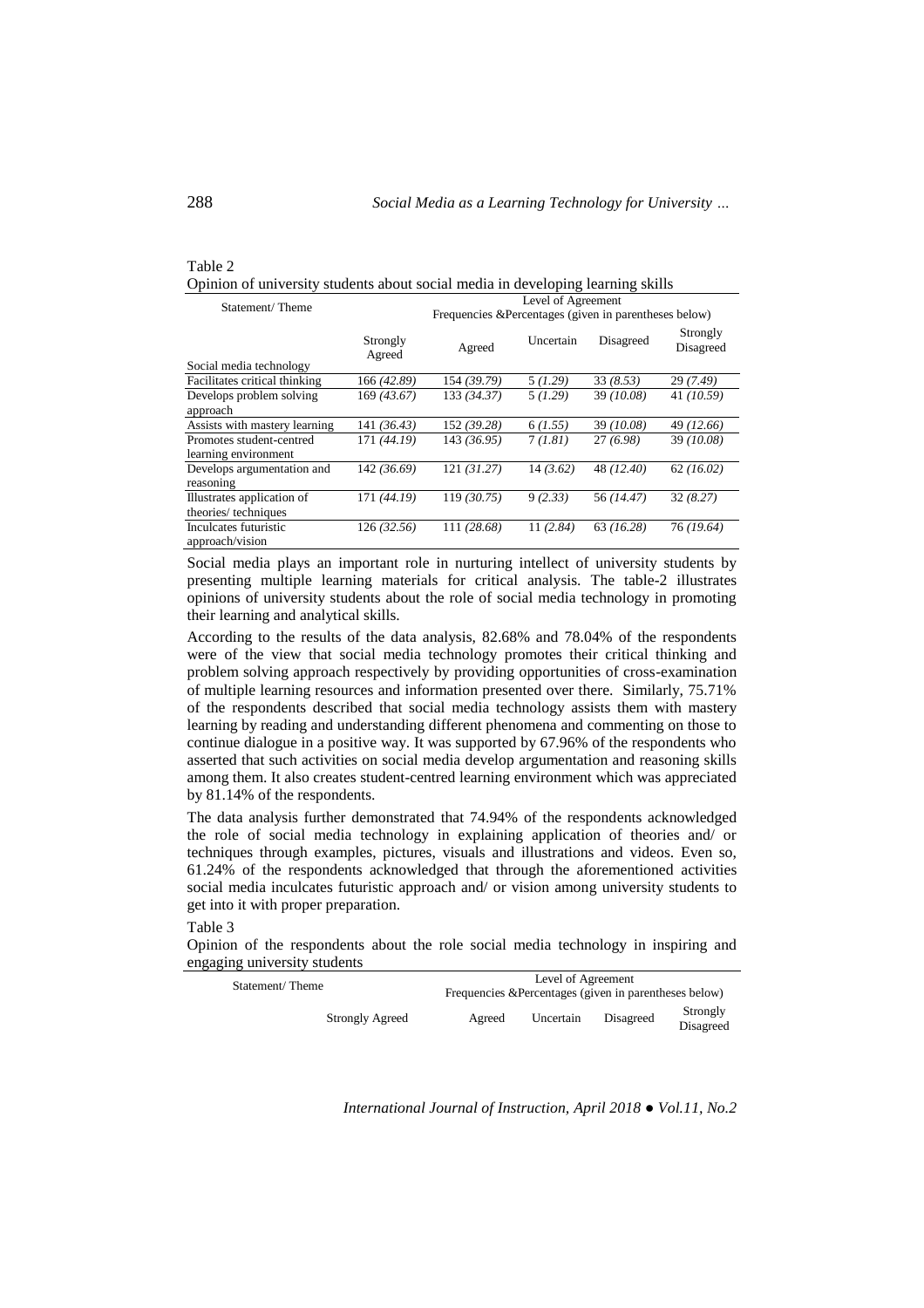# *Hussain,Cakir & Candeğer* 289

| Social media<br>technology                             |             |                |          |           |            |
|--------------------------------------------------------|-------------|----------------|----------|-----------|------------|
| Increases students' motivation                         | 153(39.53)  | 139<br>(35.92) | 6(1.55)  | 42(10.85) | 47(12.14)  |
| Enhances learning experience of<br>students            | 134(34.63)  | 163<br>(42.12) | 4(1.03)  | 41(10.59) | 45(11.63)  |
| Develops among students an urge<br>for deeper learning | 136(35.14)  | 167<br>(43.15) | 6(1.55)  | 26(6.72)  | 52 (13.44) |
| Guarantees learners' autonomy                          | 178 (45.99) | 139<br>(35.92) | 4(1.03)  | 19(4.91)  | 47(12.14)  |
| Promotes self-regulation in learning                   | 112 (28.94) | 153<br>(39.53) | 12(3.10) | 47(12.14) | 63(16.28)  |
| Enhances team working<br>opportunities                 | 156(40.31)  | 141<br>(36.43) | 7(1.81)  | 34 (8.79) | 49 (12.66) |
| Offers innovative learning tasks                       | 132 (34.11) | 164<br>(42.38) | 6(1.55)  | 37(9.56)  | 48 (12.40) |
| Ensures active learning of students                    | 147 (37.98) | 128<br>(33.07) | 8(2.07)  | 43(11.11) | 61 (15.76) |

Effective learning takes place when students are inspired and actively engaged in learning process through different activities and learning tasks. The data analysis given in table-3 explains that 75.45% of the respondents were of the view that social media technology increases their motivation to learn and complete their learning tasks, which according to 78.29% of the university students develops among them an urge for deeper learning.

It was also asserted by 76.75% and 76.74% of the university students that social media technology enhances their learning experiences and promotes opportunities to work in virtual teams [of learners] respectively. The data analysis further showed that according to 81.91% of the university students social media affirms their autonomy; and 68.47% acknowledged that it promotes self-regulation in their learning process as they themselves schedule their study, and select and manage learning materials and activities.

Similarly, 76.49% of the respondents viewed it useful as it offers innovative learning tasks; whereas 71.05% were of the belief that social media thus ensures active learning by involving them in different learning activities.

#### Table 4

Opinion of university students about role of social media technology in promoting  $21<sup>st</sup>$ century skills

| $\mathbf{v}$ $\mathbf{v}$ $\mathbf{v}$    |                                                                              |             |              |               |                       |
|-------------------------------------------|------------------------------------------------------------------------------|-------------|--------------|---------------|-----------------------|
| Statement/Theme                           | Level of Agreement<br>Frequencies & Percentages (given in parentheses below) |             |              |               |                       |
| Social media<br>technology                | <b>Strongly Agreed</b>                                                       | Agreed      | Uncertain    | Disagreed     | Strongly<br>Disagreed |
| Develops competition urge                 | 116<br>(29.97)                                                               | 153(39.53)  | 8(2.07)      | 47<br>(12.14) | 63(16.28)             |
| Promotes opportunities social<br>learning | 142<br>(34.11)                                                               | 137 (35.40) | 11<br>(2.84) | 42<br>(10.85) | 65(16.80)             |
| Provides opportunities of confidence      | 133                                                                          | 137 (35.40) | 6(1.55)      | 67            | 44 (11.37)            |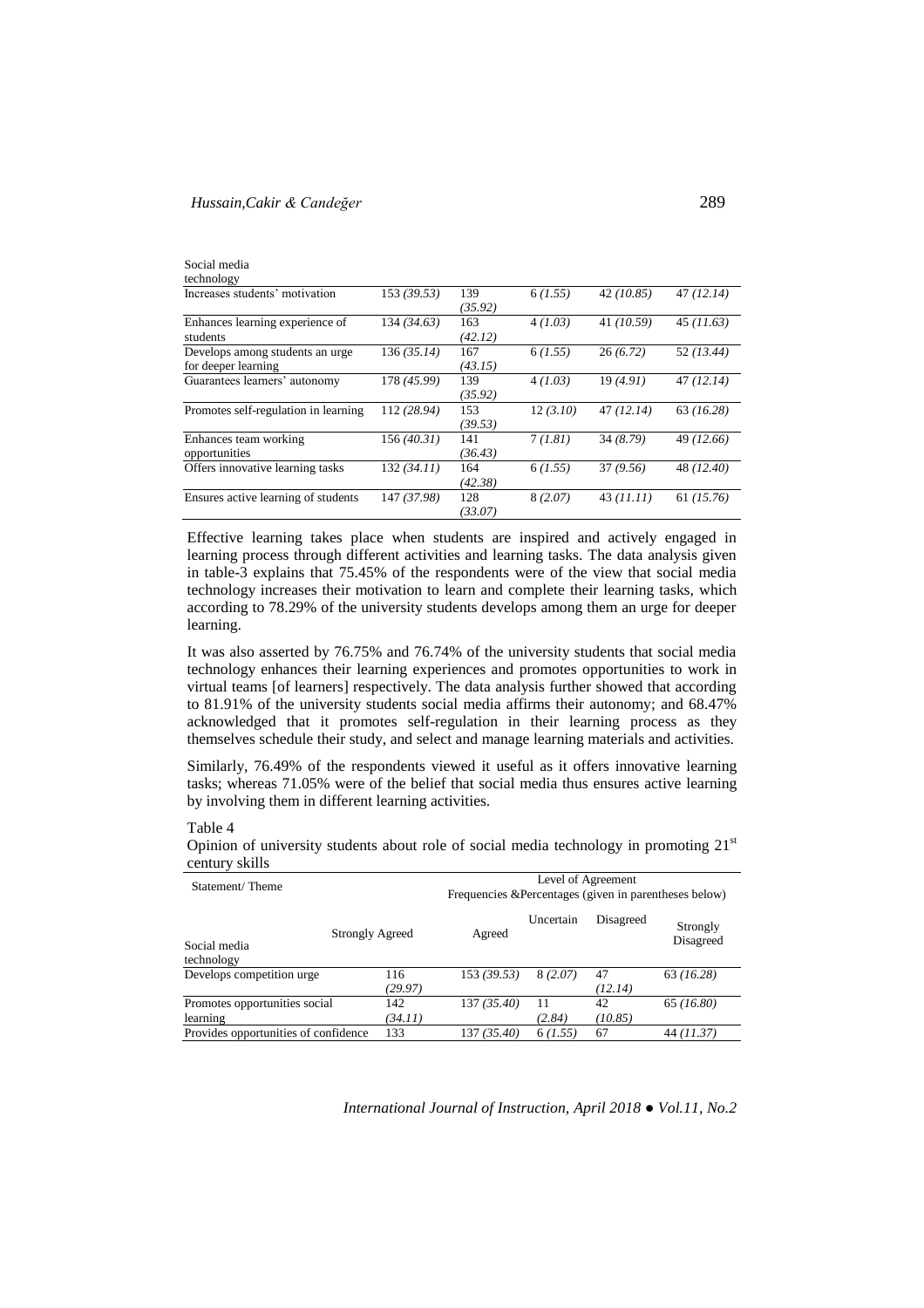| building                          | (34.37) |                        |         | (17.31) |            |
|-----------------------------------|---------|------------------------|---------|---------|------------|
| Enhances interactive skills of    | 152     | $133(34.37)$ $7(1.81)$ |         | 57      | 38 (9.82)  |
| students                          | (39.28) |                        |         | (14.73) |            |
| Inculcates global learning skills | 128     | 136(35.14)             | 9(2.33) | 63      | 51 (13.18) |
| among students                    | (33.07) |                        |         | (16.28) |            |
| Accommodates individual learning  | 117     | 142 (36.69)            | -12     | 61      | 55 (14.21) |
| styles of students                | (30.23) |                        | (3.10)  | (15.76) |            |

Apparently, the students feel comfort with social media and they use it frequently at a continuum. The table-4 demonstrates that 69.5% of the respondents were of the view that social media technology develops competition spirit among university students; whereas, 69.51% asserted that it promotes opportunities of social learning through interactions with members of their virtual community.

Similarly, according to 69.77% of the university students described that they use social media as a learning technology and it provides them opportunities of confidence building through aforementioned interactions. In this way (according to 73.65% of the university students) it enhances their interactive skills (how to communicate and interact with others), and (according to 68.21% of the respondents) it inculcates global learning skills among university students to live and work in  $21<sup>st</sup>$  century –the century of information and information technology.

It was also acknowledged by 66.92% of the respondent that social media technology accommodates individual learning styles of university students due to its flexibility, convenience of usability, ever emerging applications (apps) or innovations and above all the popularity among university students.

#### Table 5

Opinion of university students about their understanding of social media technology and its usefulness in teaching learning process

|                                                         | Level of Agreement                                     |                |           |            |            |  |  |
|---------------------------------------------------------|--------------------------------------------------------|----------------|-----------|------------|------------|--|--|
| Statement/Theme                                         | Frequencies & Percentages (given in parentheses below) |                |           |            |            |  |  |
|                                                         | Strongly                                               |                |           |            | Strongly   |  |  |
| Social media technology is<br>useful                    | Agreed                                                 | Agreed         | Uncertain | Disagreed  | Disagreed  |  |  |
| tool for effective learning                             | 156(40.31)                                             | 132<br>(34.11) | 4(1.03)   | 43 (11.11) | 52(13.44)  |  |  |
| in learning from and/ with others                       | 171 (44.19)                                            | 133<br>(34.37) | 6(1.55)   | 29(7.49)   | 48 (12.40) |  |  |
| in promoting self-paced learning                        | 154 (39.79)                                            | 138<br>(35.66) | 13(3.36)  | 33(8.53)   | 49 (12.66) |  |  |
| in promoting opportunities of<br>collaborative learning | 157 (40.57)                                            | 142<br>(36.69) | 4(1.03)   | 34(8.79)   | 50 (12.92) |  |  |
| tool of distributed learning                            | 166(42.89)                                             | 139<br>(35.92) | 7(1.81)   | 28(7.24)   | 47(12.14)  |  |  |
| platform for cross-cultural<br>understanding            | 159 (41.09)                                            | 128<br>(33.07) | 18 (4.65) | 37(9.56)   | 45(11.63)  |  |  |

Data analysis as presented in table-5 demonstrates the opinion of university students about usefulness of social media technology in teaching learning process. According to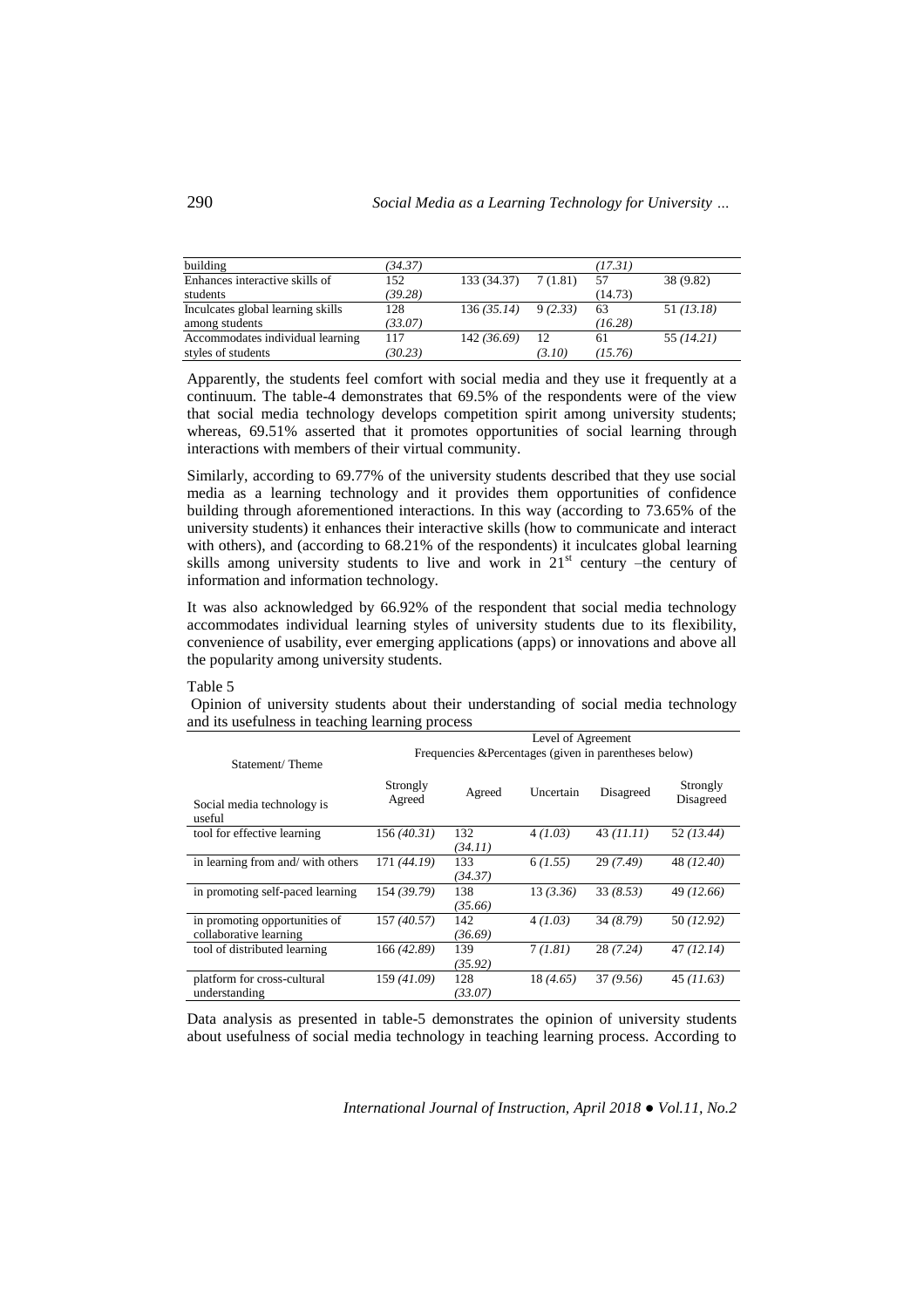the table 74.44% of the university students were of the opinion that social media plays a significant role as a learning tool and it facilitates their access to relevant study materials and websites to enhance learning.

Similarly, 78.56% of the respondents viewed social media technology useful in learning from and with others beyond geographical boundaries of their country as it (according to 74.16% of the respondents) works as a suitable platform for cross-cultural understanding of values, norms and learning behaviours of students with different demographics. Likewise, 75.35% of the university students valued the role of social media technology in facilitating their self-paced learning; whereas, according to 77.26% it promotes opportunities of collaborative learning and instils worthwhile inspiration to accomplish such tasks.

However, 78.81% of the university students viewed it as a pragmatic technology to play a constructive role in promoting opportunities of distributed learning –a modern concept of learning which is getting popularity among students particularly, the university students.

#### Table 6

Opinion of respondents about the problems faced by university students in using social media as learning technology

|                                    | Level of Agreement<br>Frequencies & Percentages (given in parentheses below) |              |           |           |                       |  |  |
|------------------------------------|------------------------------------------------------------------------------|--------------|-----------|-----------|-----------------------|--|--|
| Statement/Theme                    |                                                                              |              |           |           |                       |  |  |
|                                    | Strongly<br>Agreed                                                           | Agreed       | Uncertain | Disagreed | Strongly<br>Disagreed |  |  |
| The use of social media technology |                                                                              |              |           |           |                       |  |  |
| Causes loneliness                  | 177 (45.74)                                                                  | 155 (40.05)  | 6(1.55)   | 21(5.43)  | 28 (7.24)             |  |  |
| Create social problems             | 174 (44.96)                                                                  | 159 (41.09)  | 7(1.81)   | 19 (4.91) | 28 (7.24)             |  |  |
| Cause health and physique          | 127 (32.82)                                                                  | 1131 (33.85) | 4(1.03)   | 47        | 78 (20.16)            |  |  |
| problems                           |                                                                              |              |           | (12.14)   |                       |  |  |
| Presents cheating and false        | 167(43.15)                                                                   | 145 (37.47)  | 5(1.29)   | 41        | 29(7.49)              |  |  |
| identities                         |                                                                              |              |           | (10.59)   |                       |  |  |
| <b>Promotes risk of malwares</b>   | 171 (44.19)                                                                  | 113 (29.20)  | 8(2.07)   | 56        | 39 (10.08)            |  |  |
|                                    |                                                                              |              |           | (14.47)   |                       |  |  |
| Offers dubious information         | 144 (37.21)                                                                  | 123(31.78)   | 19        | 58        | 43(11.11)             |  |  |
|                                    |                                                                              |              | (4.91)    | (14.99)   |                       |  |  |
| Presents um-ethical information    | 133 (34.37)                                                                  | 121(31.27)   | 11        | 52        | 70 (18.09)            |  |  |
|                                    |                                                                              |              | (2.84)    | (13.44)   |                       |  |  |
| Internet/social media addiction    | 169 (43.67)                                                                  | 137 (35.40)  | 12        | 43        | 26(6.72)              |  |  |
|                                    |                                                                              |              | (3.10)    | (11.11)   |                       |  |  |

Table-6 reflects problems of university students which they generally face in using social media as a learning technology. The data analysis illustrates that a significant majority (85.79%) of the respondents reported that although social media enhances their connectivity even beyond their country but they often feel loneliness in their home(s) as it limits their real-life face to face interactions with their parents, siblings and friends. This situation (according to 86.15% of the respondents) creates social problems for them like wedging in relationships, untrustworthiness, unnecessary exploitation etc.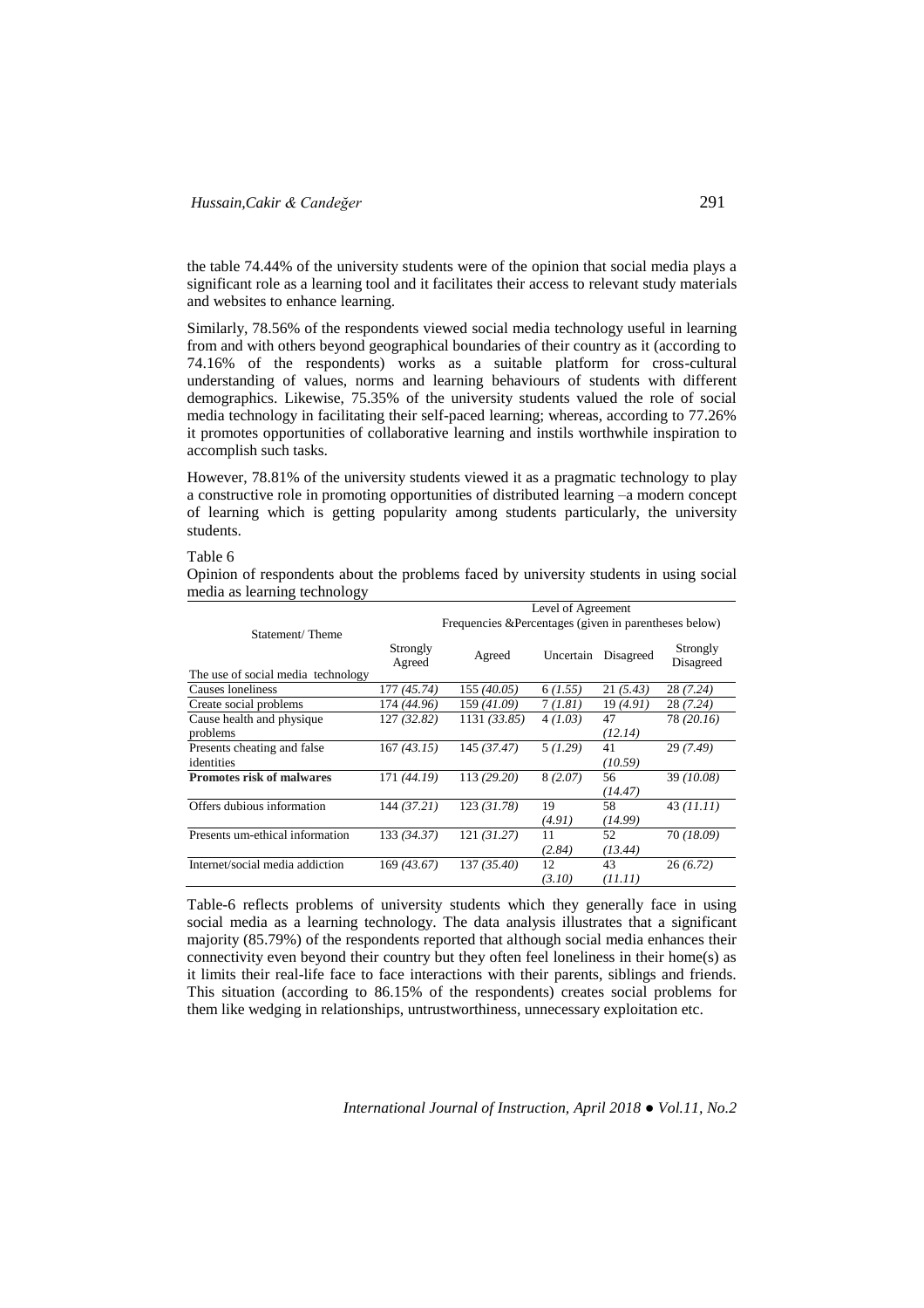Similarly, 66.67% of the respondents described their health and physical problems (often backache, blurred vision, dryness of skin) associated with excessive use of social media. The respondents also reported some technical problems which they usually encounter in using social media.

According to 80.62% of the respondents, unknown people do not disclose their real identity rather they cheat by using fake identities. Likewise, 63.39% reported the problem of increased risk of malwares; whereas, 65.64% were of the view that social media presents unethical and/ or unauthentic information which creates social and moral problems for them. However, 79.07% of the university students were of the opinion that unnecessary and excessive use of social media leads the users towards 'internet addiction or social media addiction'.

### **DISCUSSION**

This study demonstrates interesting and useful results which can be considered by university academia, students and other stakeholders to appreciate the role of social media in teaching learning process. It asserts that social media technology plays a significant role in promoting opportunities of virtual interactions of university students, instant access to multiple, latest, reliable and students' preferred sources of learning (table-1). Alike the results demonstrated by the studies of Ricoy and Feliz, (2016), Hussain and Cakir (2015), Hussain (2005) and the synthesis of literature by Henderson, Snyder, and Beale (2013) which described that social media technology provides an innovative platform for communication, interaction and collaboration in learning process.

Primarily, learning skills play an important role throughout the academic life of students. Generally, the students equipped with appropriate learning skills appear to be comfortable and they complete their studies successfully. It is evident from this study that university students appreciated the role of social media in developing learning skills among them. According to findings of the study social media technology develops critical thinking, problem solving approach and argumentation, illustrates application of theories and/ or techniques, assists them with mastery learning through task oriented activities, and inculcates futuristic vision and approach among university students (table-2). It coincides with the outcomes of The Victoria University [\(https://www.vu.edu.au/\)](https://www.vu.edu.au/) project which used social media for communicating expectations, moderating and facilitating students, peer sharing and learning from each other, developing critical literacy skills by engaging in critical thinking and digital literacy skills development process, providing opportunities of informal and participatory learning. It is also supported by Moran, Seaman, and Tinti-Kane (2011) according to which 80% of academicians suggested their students to view an online educational or instructional video to enhance their learning and expand intellectual horizon.

Effective learning takes place when students are inspired, motivated and actively engaged in learning process through different activities and tasks. The study demonstrates that social media increases motivation and learning experiences of university students by developing among them an urge for deeper learning through their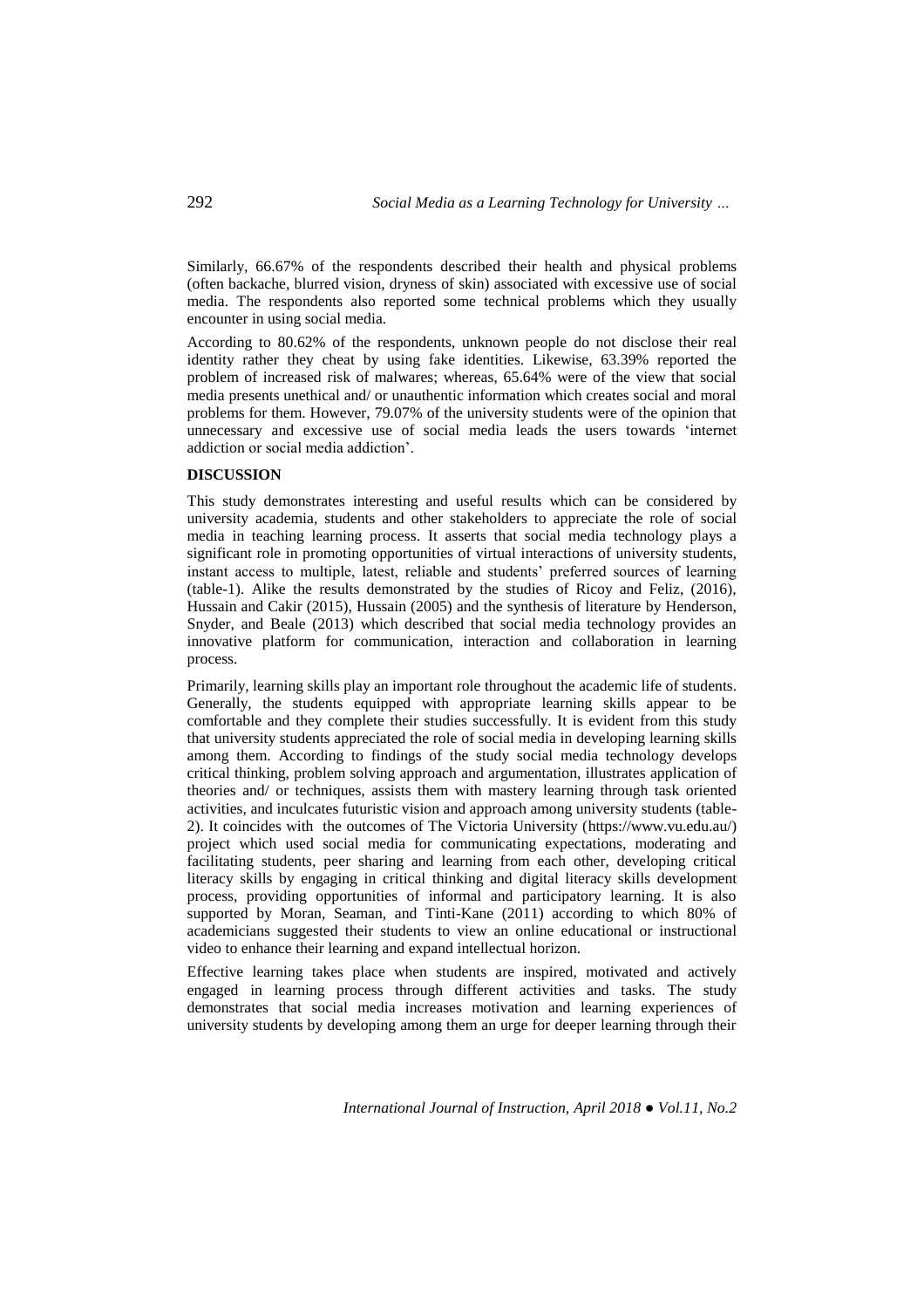active engagement in innovative learning tasks. It provides opportunities of students' autonomy and self-regulation in their studies (table-3). Different studies (Wenger, White & Smith, 2009; Hussain, & Cakir, 2015; Wasoh, 2014; Ricoy, & Feliz, 2016; Ractham, & Firpo, 2011) affirmed that social media plays an important role as an effective tool [technology] of learning and it fosters a culture of learning in the universities. Recently, social media has appeared as an effective and popular media (Hussain, & Cakir, 2015) among youth particularly the university students. This study reveals that social media plays a significant role as a learning technology which promotes opportunities of selfpaced and distributed learning. It also works as a suitable platform for cross-cultural understanding of values, norms, social learning and learning behaviours of students with different demographics. It enhances opportunities of confidence building, interactive and global skills of university students by accommodating their individual learning styles (table-4 & 5). These findings are supported by the studies of Hussain, (2005); Hussain and Cakir, (2015); and Ricoy, and Feliz (2016) which demonstrated students' increased motivation and participation in using social media tools [apps] and technologies for their learning purpose. The use of which appeared to be increasing with the time and gratifying learning experiences of university students. This study also illustrated some problems which university students face when they use social media. The university students reported that social media creates loneliness, social and health problems, problems of malwares, unethical information and internet addiction (table-6); that is supported by the studies of Hussain (2005); Hussain, Çakir, Ozdemir, and Tahirkheli (2017); Yildirim (2014); and Hussain and Durrani (2012) which reflect more or less alike results.

#### **CONCLUSION**

In conclusion, this study concludes that social media plays an important role as a learning technology to enhance teaching learning process, particularly, the learning of students at university level. It asserts that social media technology is significantly promoting opportunities for virtual interactions among university students, instant access to multiple, latest, reliable and students' preferred sources of learning. It (social media and its use as a learning technology) upholds the prospects of developing critical thinking, problem solving approach and argumentation among university students by illustrating application of theories and/ or techniques through examples, visuals and illustrations and videos, and assisting them with mastery learning and futuristic approach through task oriented activities. It also develops and sustains motivation and enhances learning experiences of university students by developing among them an urge for deeper learning through their active engagement in innovative learning tasks. It ensures opportunities of students' autonomy and promotes opportunities of self-paced and selfregulated learning. Social media facilitates distributed learning and works as a suitable platform for cross-cultural understanding of values, norms, social learning and learning behaviours of university students with different demographics –thus leading towards social learning. It enhances opportunities of confidence building, interactive and global skills of university students by accommodating their individual learning styles. However, its excessive use creates psychological, social and health problems for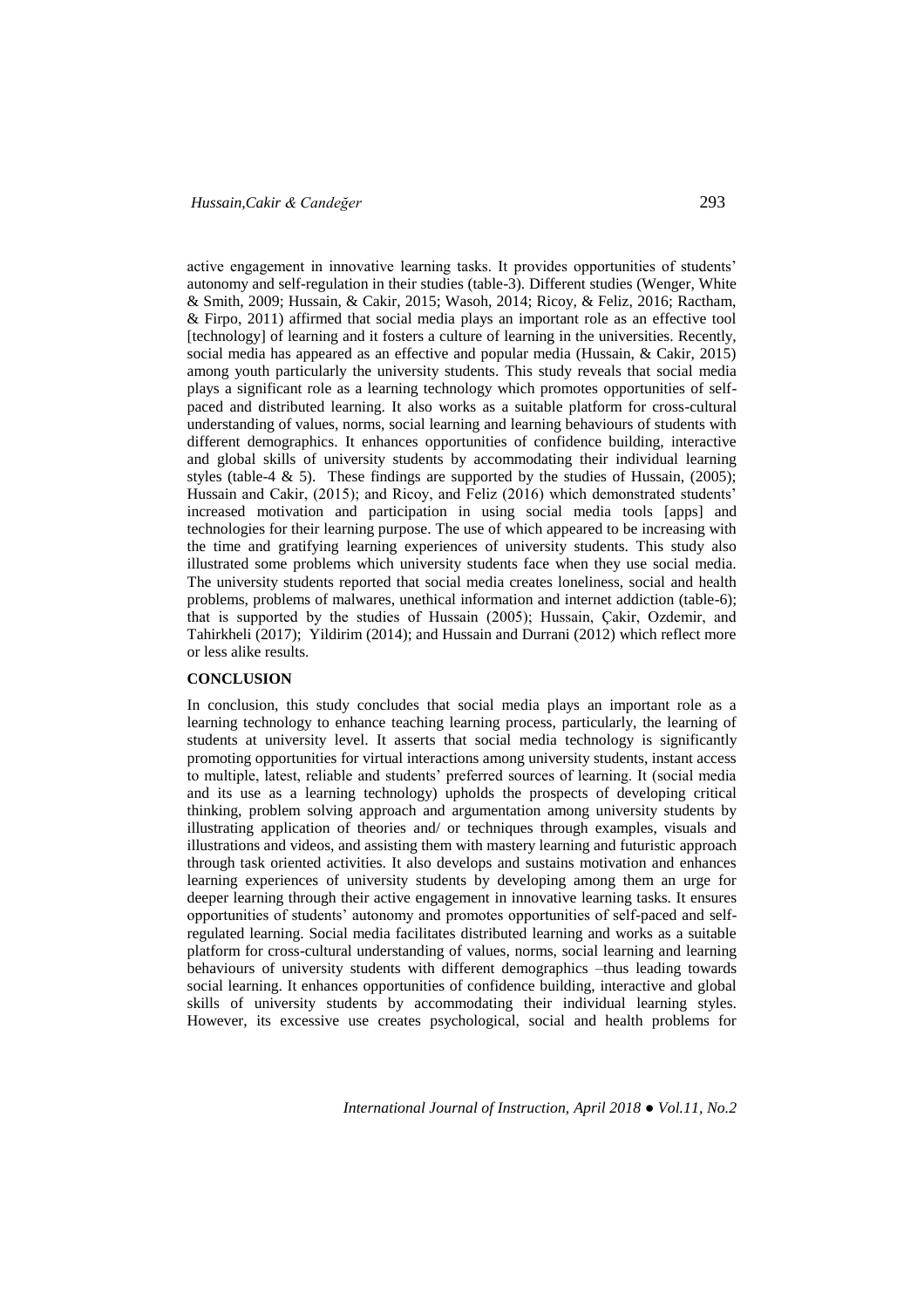university students. They also face problems of malwares, unethical and unauthentic information and internet addiction or social media addiction.

### **ACKNOWLEDGEMENTS**

The authors acknowledge and appreciate the volunteer participation of the respondents in the survey. Moreover, they also acknowledge the volunteer efforts of Miss Shazia Nasrullah, Miss Farah Shafaq Zaidi and Miss Hina Iqbal who contributed in this study as data collectors.

# **REFERENCES**

Al-Rahimi, W. M., Othman, M.S., & Musa, M. A. (2013). Using TAM Model to Measure the Use of Social Media for Collaborative Learning. *International Journal of Engineering Trends and Technology (IJETT); 5(2*), 90-95.

AL-Rahmi, and Othman (2013). Evaluating Student's Satisfaction of Using Social Media through Collaborative Learning in Higher Education. *International Journal of Advances in Engineering & Technology; 6(4),* 1541-1551.

Burns, S. N., & Grove, S.K. (2003). *Understanding nursing research*. 3rd ed. Philadelphia: Saunders Company.

Çakır, Ö., Gezgin, D. M., and Ayas, T. (2016). The Analysis of the Relationship between Being a Cyberbully and Cybervictim among Adolescents in Terms of Different Variables. *International Journal of Progressive Education; 12(3),* 134-154.

Edith Cowan University Centre for Learning and Development (n.d). *Social Media @ ECU – Staff Guide.* (Retrieved on 20 April, 2017 from [https://intranet.ecu.edu.au/\\_\\_data/assets/pdf\\_file/0010/650395/social-media-staff](https://intranet.ecu.edu.au/__data/assets/pdf_file/0010/650395/social-media-staff-guide.pdf)[guide.pdf](https://intranet.ecu.edu.au/__data/assets/pdf_file/0010/650395/social-media-staff-guide.pdf)

Henderson, M., Snyder, I., & Beale, D. (2013). Social media for collaborative learning: A review of school literature. *Australian Educational Computing; 28(2*), 1-15*.* 

Holden, J. T., Westfall, P.J. –L. & Gamor, K. I. (2009). *An instructional media selection guide for distance learning —implications for blended learning: Featuring an*  introduction to virtual worlds. 2<sup>nd</sup> Edition. United States of America. United States Distance Learning Association.

Hussain, I. Çakir, O., Ozdemir, B., and Tahirkheli, S. A. (2016). Getting closer being apart: living in the age of information and communication technologies. *New Horizons, 11(1),* 145-160*.* 

Hussain, I., & Cakir, O. (2015). *Use of Social Networking for Collaborative Learning: a networked paradigm of learning.* A paper presented in 9th International Computer & Instructional Technologies Symposium (ICITS2015). Organized by Anadolu University at Sandıklı Thermal Park Hotel in Afyonkarahisar / Turkey May 20-22.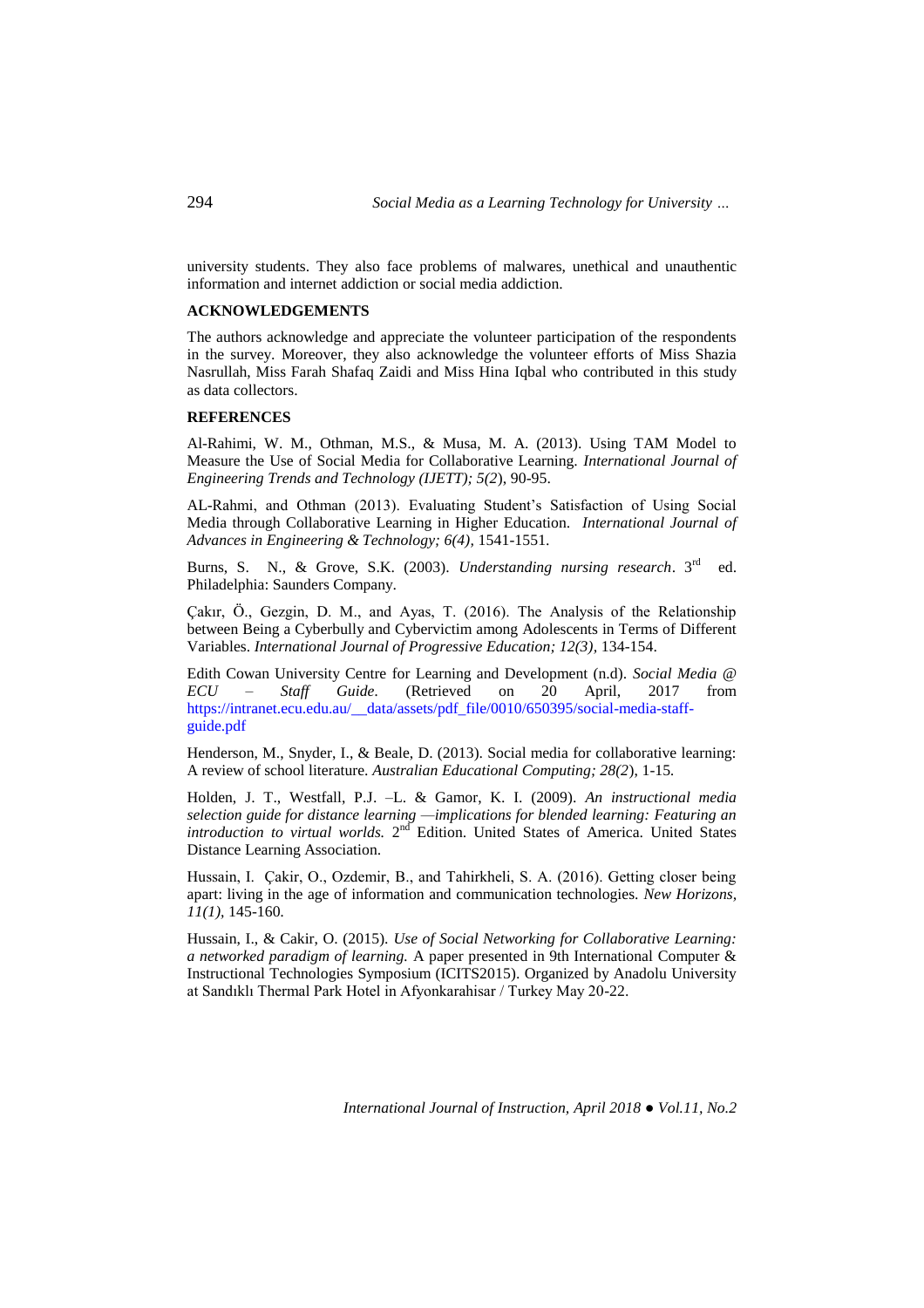Hussain. I. (2005). *A study of emerging technologies and their impact on teaching learning process;* An unpublished PhD Dissertation, Allama Iqbal Open University Islamabad.

Hussain, I., & Durrani, M. I. (2012). A Study on the Role of Web Technology in Enhancing Research Pursuance among University Academia. *i-manager's Journal of Educational Technology; 9(3*), 32-40.

Higher Education Research Institute –HERI (2007). *College freshmen and online social networking sites.* Available at: [http://www.gseis.ucla.edu/heri/PDFs/pubs/briefs/brief-](http://www.gseis.ucla.edu/heri/PDFs/pubs/briefs/brief-091107-SocialNetworking.pdf)[091107-SocialNetworking.pdf](http://www.gseis.ucla.edu/heri/PDFs/pubs/briefs/brief-091107-SocialNetworking.pdf) [accessed on 12 July 2016].

Junco, R., Heiberger, G., & Loken, E. (2010). *The effect of Twitter on college student engagement and grades.* Wiley-Blackwell Publishing Ltd.

Liu, Y. (2010). Social Media Tools as a Learning Resource. Journal of Educational *Technology Development and Exchange, 3(1),* 101–114.

Mastrodicasa, J. M., & Kepic, G. (2005). *Parents gone wild.* Paper presented at the National Meeting of the National Academic Advising Association, Las Vegas, NV.

Mills, L. A., Knezek, G. A., & Wakefield, J. S. (2013). *Learning with social media: Measurement tools for understanding information behaviour in technology pervasive environments of the 21st century.* Conference 2013 Proceedings (pp. 593-600). doi:10.9776/13286.

Moran, M.,Seaman, J., & Tinti-Kane, H. (2011).*Teaching, Learning, and Sharing: How today's Higher Education Faculty Use Social Media.* Pearson Learning Solutions and Babson Survey Research Group.

Ractham, P., & Firpo, D. (2011). *Using Social Networking Technology to Enhance Learning in Higher Education: A Case Study using Facebook.* Proceedings of the 44<sup>th</sup> Hawaii International Conference on System Sciences – 2011.

Polit, D., Hungler, B., & Beck, C. T. (2001). *Essentials of nursing research: Methods,*  Appraisal and Utilization. 5<sup>th</sup> ed. Philadelphia: Lippincott Williams & Wilkins.

Queensland University of Technology (2011). *Social media guidelines for learning and teaching Division of Technology, Information and Learning Support.* Brisbane, Queensland.

Ricoy, M. C., & Feliz, T. (2016). Twitter as a Learning Community in Higher Education. Educational Technology & Society, 19 (1), 237–248.

Rodgers, E. M. (2004). Interactions that scaffold reading performance. *Journal of Literacy Research, 36, 501–532.*

Thalluri, J., & Penman, J. (2015). Social media for learning and teaching undergraduate sciences: good practice guidelines from intervention. *The Electronic Journal of e-Learning; 13(6),* 455-465.